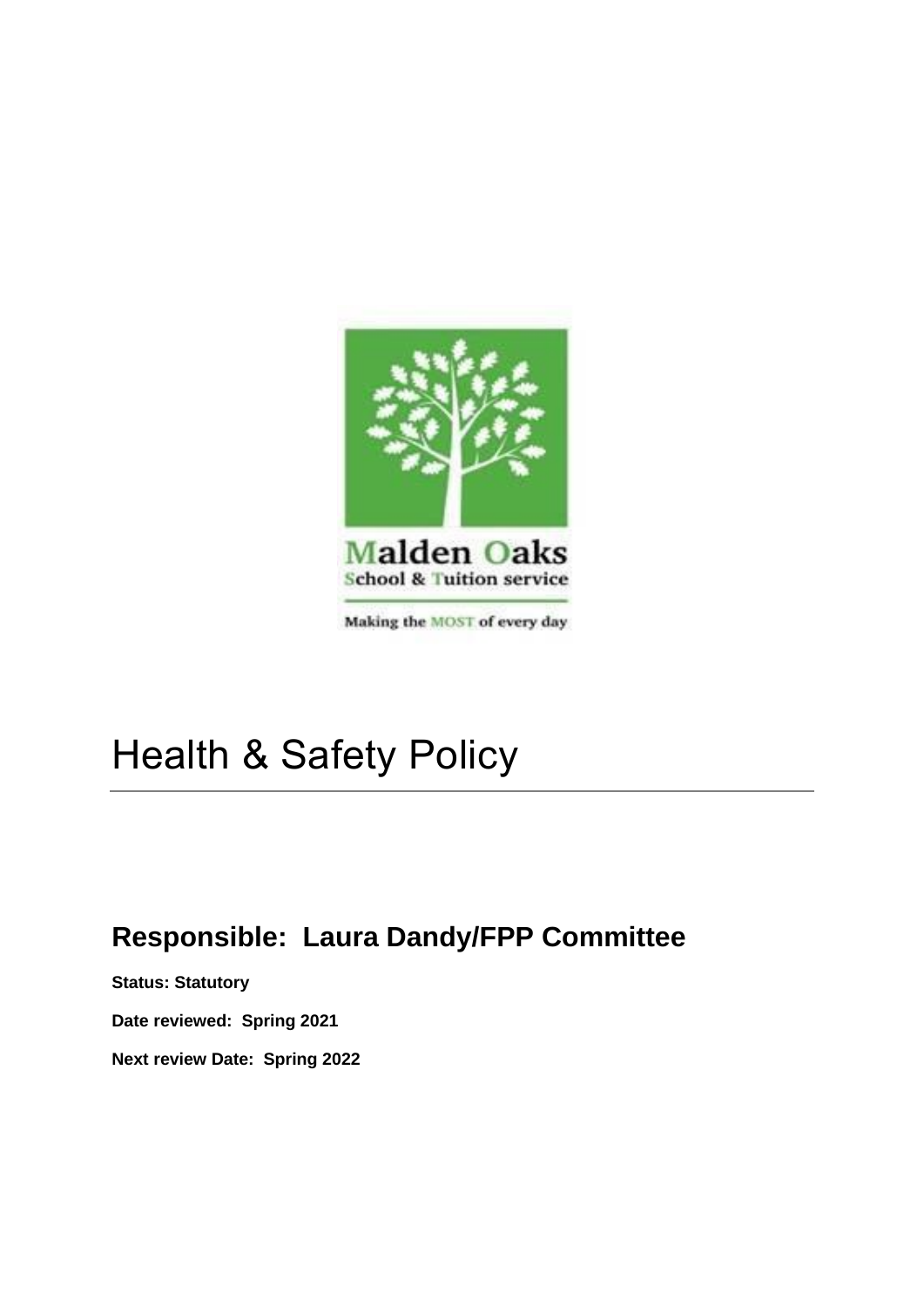## Statement of Policy

It is the policy of Malden Oaks to maintain high health & safety standards in order to protect, students, members of staff, visitors and others who may be affected by school activities. In particular it is the school's policy to, so far as is reasonably practicable:

- ❖ Provide and keep plant and equipment and systems of work that are safe and suitable;
- ❖ Provide such information, instruction, training and supervision as is necessary to promote the health and safety of its employees, students and visitors
- ❖ Provide and keep our workplace in a condition that is safe and with minimal risks to health, including means of safe access and exit from workplace, as well as adequate facilities and arrangements for employees' and students' welfare at work;
- ❖ Ensure that significant workplace hazards have been assessed for risk and suitable controls and safe systems of work have been put in place:
- ❖ Provide forums for active employee involvement in the continuous improvement of health and safety throughout the schools activities, as staff make an invaluable contribution to reducing risks.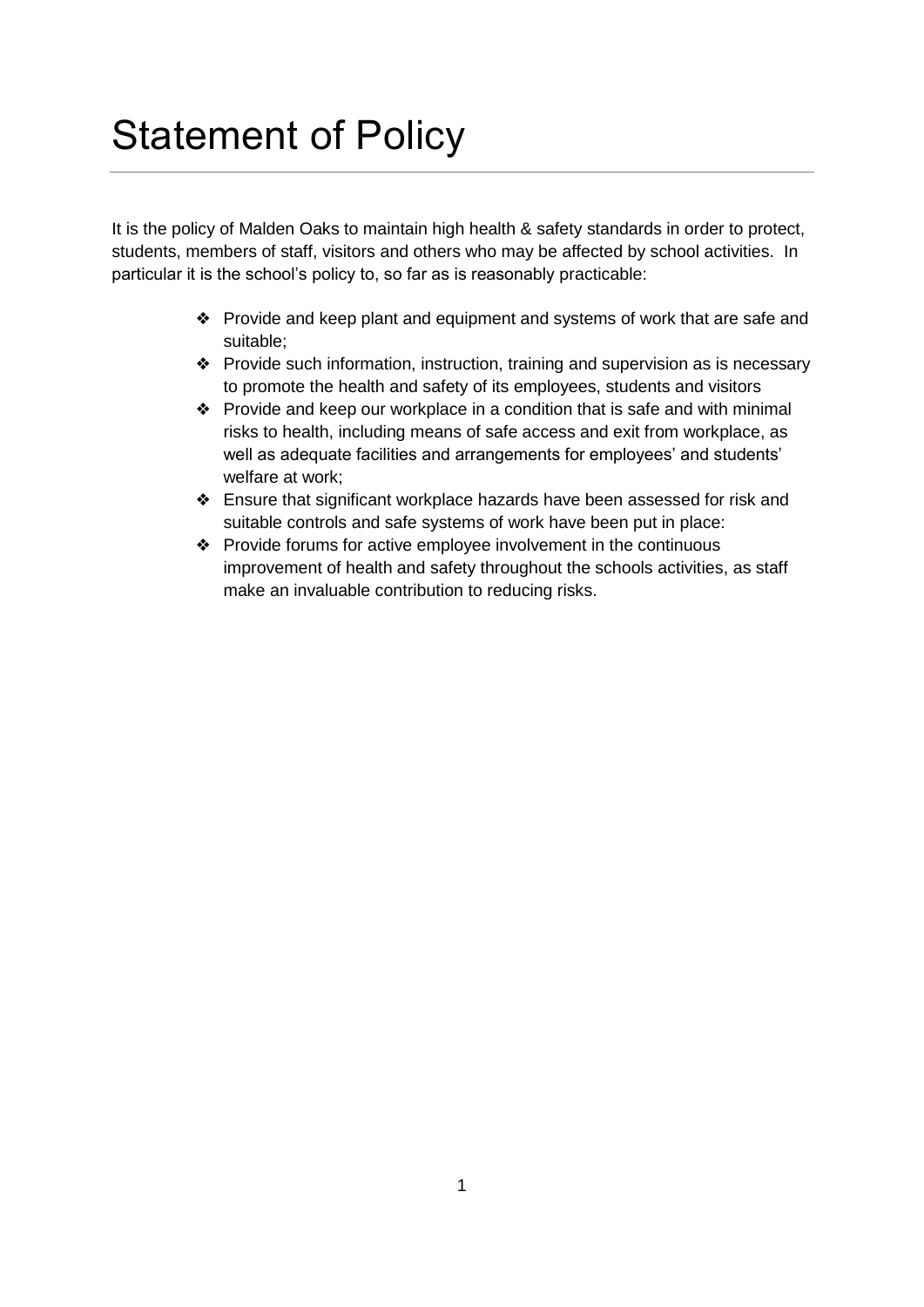## **Organisation**

### 1.1 Management Committee (MC)

The school's MC have responsibility for keeping under review standards of health and safety within the school. Where deficiencies are identified the MC have responsibility for ensuring that corrective action is taken. The MC also have particular responsibility for:

- ❖ Ensuring the school has access to competent health and safety advice/advisors
- ❖ Ensuring that decisions of the management committee take account of, and comply with the health and safety policy of the Local Authority,
- ❖ Ensuring that sufficient resources are allocated to meeting the mandatory minimum standards
- ❖ Ensuring that health and safety standards in the school are monitored and reviewing the standards achieved by considering reports from the Headteacher at least every term;
- ❖ Ensuring that school premises, buildings and equipment for which they are responsible, are adequately maintained and inspected so as to ensure the health and safety of staff, students, visitors and contractors who may visit, use or work on the premises;
- ❖ Ensuring that where contractors are engaged to undertake work on school premises or buildings, an adequate assessment of the prospective contractors involved is undertaken in order to ensure that any contractor selected has adequate resources and competence to undertake the work safely and without putting the contractor's employees, or school staff, or students at risk;
- ❖ Ensuring that where volunteers are used to give assistance to the school activities, or undertake work in school premises, such work is adequately planned, organised and supervised, and the volunteers used have sufficient competence so as to ensure the health and safety of both of those undertaking the work and anyone who may be affected by it.

### 1.2 Health and Safety Committee member

The elected Health and Safety member has the responsibility to liaise with the Business & Premises Manager and others on health and safety issues. Their duties are to:

- ❖ Monitor the action plans developed from the health and safety audits/inspections and ensure adequate resources are identified by the Management committee to make improvements;
- ❖ Take an active part in school inspections and monitor the follow up actions;
- ❖ Review health and safety data including accidents and report to the Management committee on the continuous progress being made into creating a safer and healthier school;
- ❖ Commend staff and students where health and safety improvements have been made;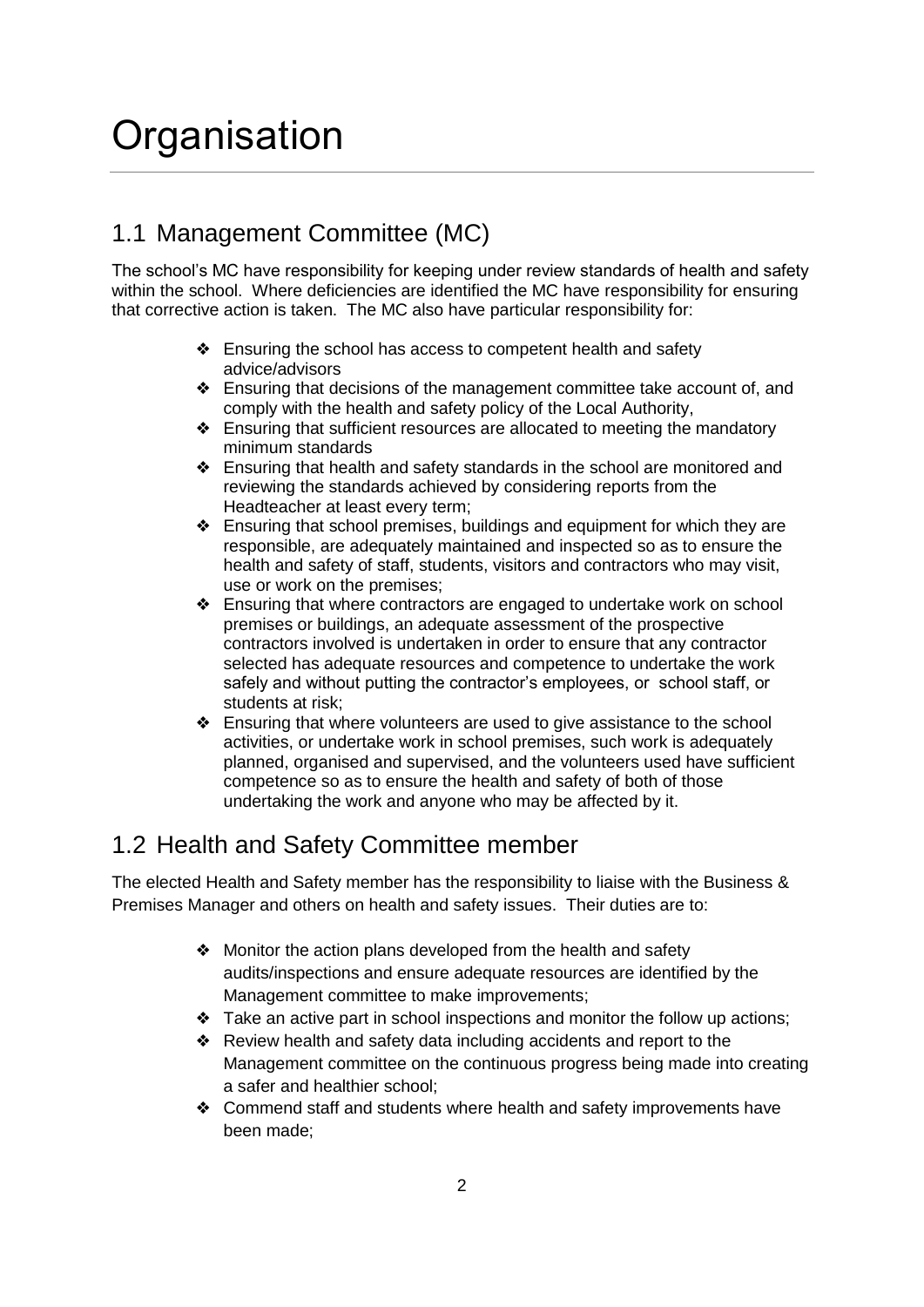### 1.3 Headteacher

Samantha Axbey has overall responsibility for the day to day management of health and safety in the school. In particular, the Headteacher has the following responsibilities:

- ❖ To ensure that appropriate health and safety standards are implemented and maintained at the school.
- ❖ Ensure that appropriate staff are appointed to manage specific areas of health & safety
- ❖ To ensure that school staff receive adequate health and safety training appropriate for their responsibilities.
- ❖ To ensure that staff are adequately consulted on health and safety matters and that staff to be allocated health and safety responsibilities are adequately consulted on the type and nature of the duties.
- ❖ To ensure that the standards of health and safety are formally monitored and that a health and safety report is presented to the Management Committee at least every term.
- ❖ Attend appropriate health & safety training in order to be able to understand and carry out their role.
- ❖ Ensure arrangements are in place for health & safety inspection & maintenance, including statutory inspections of plant & equipment across the school
- ❖ Ensure that all legally required documentation such as Asbestos Management Plans and Legionella Control Schemes are in place
- ❖ To ensure that health and safety monitoring and inspection arrangements are implemented.
- ❖ To ensure that where new staff are recruited, the selection process takes adequate account of the training and competence of the prospective staff member to undertake the work safely, having regard to the degree of supervision they will receive.
- ❖ To ensure for any off-site event or trip, organised by, or on behalf of, the school, that adequate arrangements are made for the supervision of the students involved and the safety of the staff and students.
- ❖ To ensure that, where required, school specific risk assessments are undertaken and recorded. To ensure that the health and safety requirements identified in any risk assessments are implemented.
- ❖ To ensure there are adequate arrangements for first aid provision, both on school premises and on school outings, or activities.
- ❖ Ensure suitable safeguarding and security procedures are in place.
- ❖ Ensure accident/incidents are suitably investigated and recorded.

### 1.4 Fire Safety Manger

*Laura Dandy (School Business & Premises Manager)* has responsibility for the planning & organisation of fire safety matters within the school (across all sites), in particular:

- ❖ Ensure there is a suitable and sufficient fire risk assessment in place.
- ❖ Ensure the school's Fire Safety Policy is up to date
- ❖ Ensure that fire precautions in the school premises are maintained to an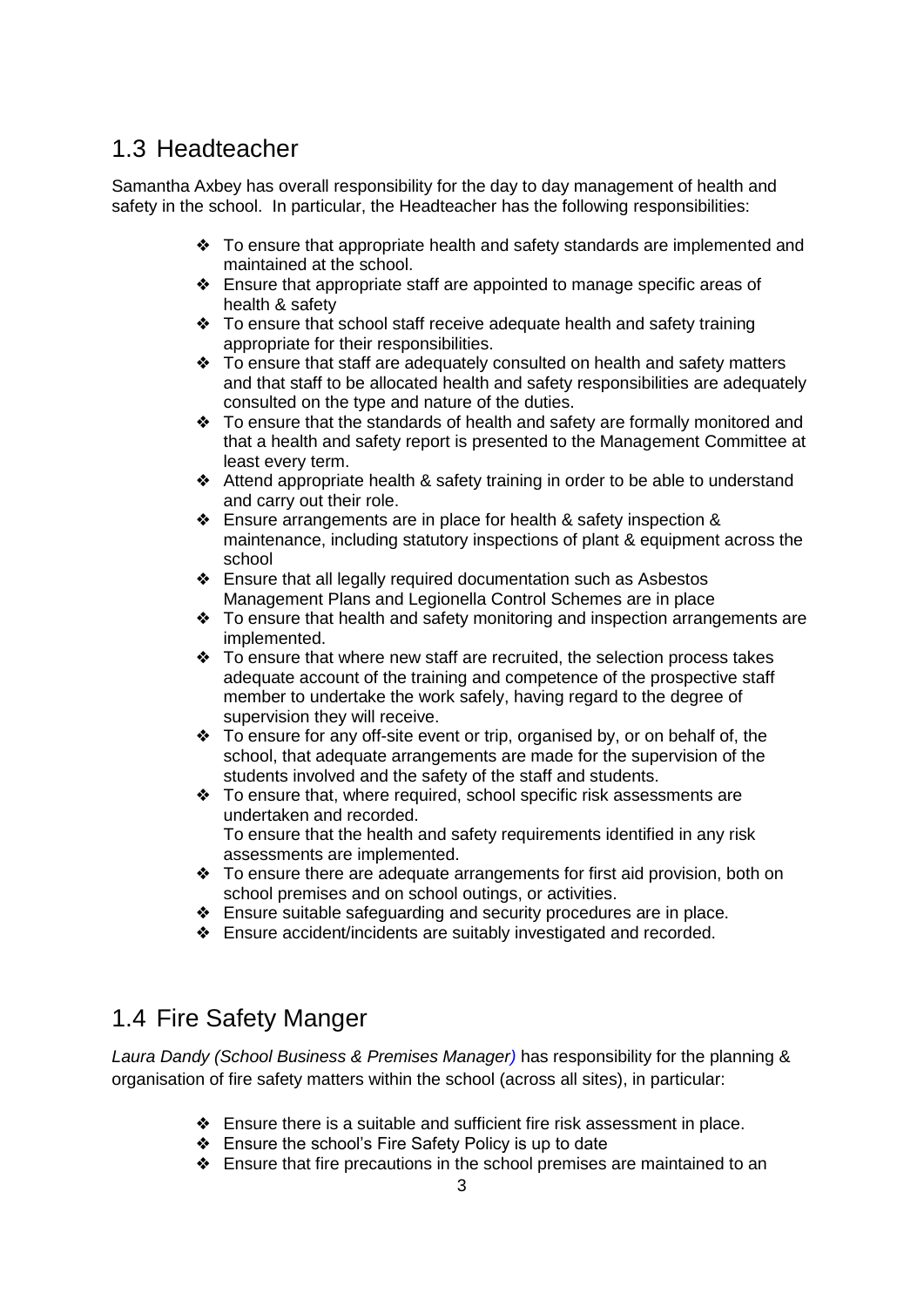appropriate standard

- ❖ Ensure fire evacuation drills are undertaken at least every term and that all staff are aware of their particular responsibilities in the event of fire;
- ❖ Ensure that comprehensive records are kept of evacuation drills.
- ❖ Ensure that there are arrangements made for nominated members of staff to call the fire brigade and meet them on arrival;
- ❖ Ensure staff/students that require additional help to safely evacuate have an up to date Personal Emergency Evacuation Plan (PEEP)
- ❖ Ensure that the inspection & maintenance of fire safety systems and equipment is taking place on a weekly basis.

### 1.5 Building Manager

Laura Dandy, School Business & Premises Manager, has responsibility for overseeing Engies contract in relation to the planning & organisation of building safety matters within the school, in particular:

- ❖ Ensuring that statutory inspections of school plant, equipment (including playground equipment) and systems are undertaken using competent staff or contractors in accordance with legal requirements and that any corrective action identified as necessary is promptly implemented and the required records are kept;
- ❖ Ensuring the schools Legionella Control Scheme is up to date.
- ❖ Ensuring the school's Asbestos Management Plan is up to date.
- ❖ Ensuring that inspections of portable electrical equipment, the fixed electrical installation, ladders, stepladders, playground equipment and gas equipment are undertaken in accordance with legal requirements and that records are kept;
- ❖ Ensuring that any necessary statutory inspections of lifting equipment, pressure vessels and exhaust ventilation equipment etc are undertaken and records kept;
- ❖ Arranging any necessary corrective action identified by health and safety inspections detailed above;
- ❖ Ensuring that the day to day maintenance of the school premises is undertaken and that serious deficiencies which cannot be quickly corrected are reported to the appropriate party for remedial action;
- ❖ Ensuring that weekly walk through inspections of the standards of housekeeping in the school premises are undertaken and that deficiencies which cannot be promptly corrected are reported to the appropriate party for remedial action.

### 1.6 General Safety Monitor

Claire Hill has responsibility for the general safety arrangements within the school, in particular:

> ❖ Ensuring that a list of first aiders is maintained, together with the dates for refresher training;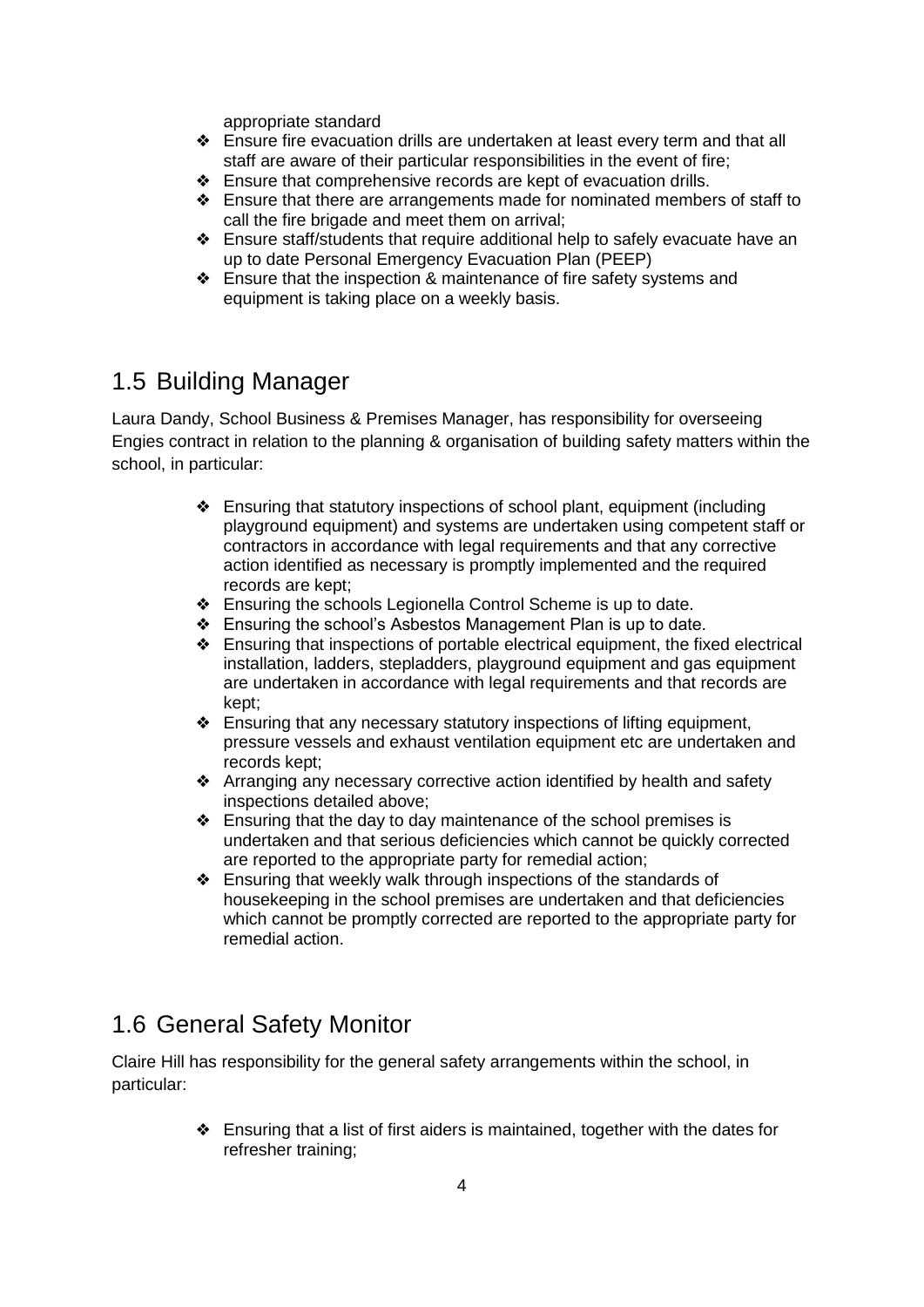- ❖ Arranging necessary refresher training for first aiders;
- ❖ Reporting to the School Business Manager the need to train further first aiders in order to meet the minimum required for the school;
- ❖ Ensuring that notices displaying the name and location of first aiders are kept up to date;
- ❖ Maintaining records of health and safety training undertaken for school staff;
- ❖ Maintaining local accident & incident records and ensuring that these are reported to the School Business Manager
- ❖ Ensuring that accidents, incidents and violent incidents are reported to the Action HR Health & Safety Team using the Accident Management System.
- ❖ Ensuring that any staff identified as Display Screen Equipment users are provided with advice regarding safe workstation set up.

### 1.7 Educational Visits Coordinator

Kaley Marrable & Anne Perrotta have been appointed as the Educational Visits Coordinators, their responsibilities include:

- ❖ Coordinating between staff organising the visit and the Headteacher and/ the Local Borough Educational Visits Adviser to ensure visits are arranged safely.
- ❖ Ensuring that records are kept of students undertaking school trips and outings, together with the names and responsibilities of supervising staff accompanying the students;
- ❖ Ensuring that where school visits or holidays involving adventure activities are planned, written confirmation and evidence is obtained from the centre involved that a current licence, issued under the Adventure Activities Licensing Regulations, is held for the activities involved.

### 1.8 Teaching Staff

Teachers within the school have a duty to follow the school's procedures and a responsibility for the health and safety of themselves and students under their control. In particular teachers are responsible for:

- ❖ Undertaking lessons and school activities in accordance with any national, Council or school guidelines relevant to the health and safety of the staff and students;
- ❖ Ensuring that they and students are familiar with the school's fire procedure and their role in it;
- ❖ Maintaining good standards of housekeeping and cleanliness in the activities under their control;
- ❖ Ensuring equipment is only used (by staff and students) in the way it has been designed to be used (e.g. do not stand on chairs and tables when working at height);
- ❖ Ensuring where students need to wear any protective clothing or equipment for particular lessons or activities, that the use of such clothing or equipment is rigorously enforced;
- ❖ Ensuring that any special equipment for which they have particular responsibility is maintained in a safe condition and is suitable for the purpose for which it is used;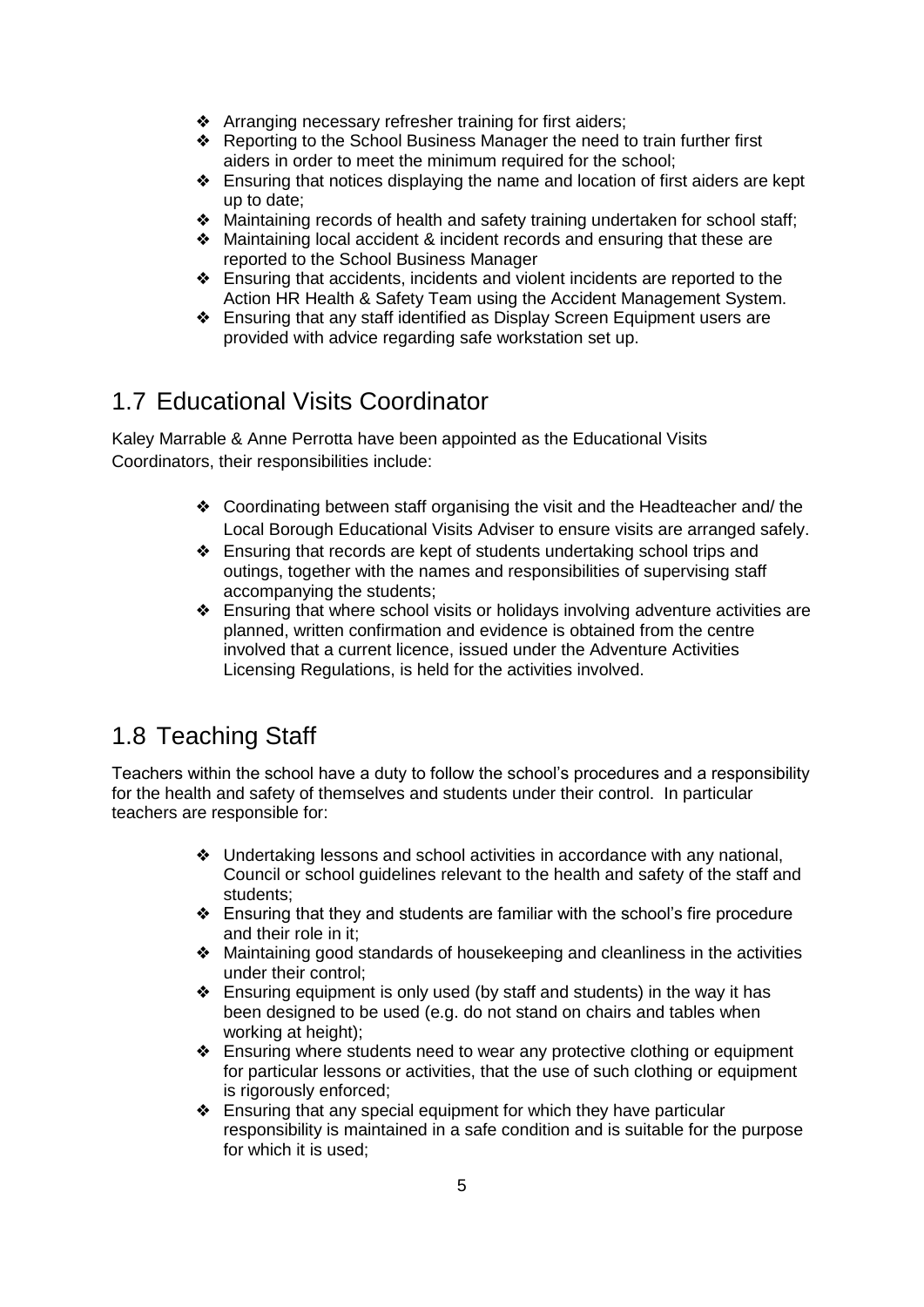- ❖ Ensuring that where there are health and safety considerations in relation to a particular lesson or activity, the lesson plan addresses these issues and is adhered to;
- ❖ Ensuring that any off-site outing or activity for which they are responsible, only takes place following the completion of written risk assessments and consultation with the school's Educational Visits Coordinator.
- ❖ Attending any required health and safety training.
- ❖ Undertaking, as required, any formal health and safety monitoring or inspections, in order to assist the school maintain adequate health and safety standards;
- ❖ Reporting, promptly, any deficiencies in health and safety standards to the appropriate person
- ❖ Ensure safeguarding and security procedures are followed.

### 1.9 School Staff

All school staff have a responsibility for undertaking their work in accordance with any instructions or training provided and for drawing to the school's attention any equipment or situation which could create a danger to themselves or others. All staff are also required to ensure their work is carried out in a way which avoids risks to themselves or others.

### 1.10 Students

All students at the school are required, having regard to their age and maturity, to act in accordance with any school health and safety instructions, rules and procedures and not to behave in a way which would put themselves or others in danger. Students are also required not to interfere with, or misuse, any safety or fire equipment.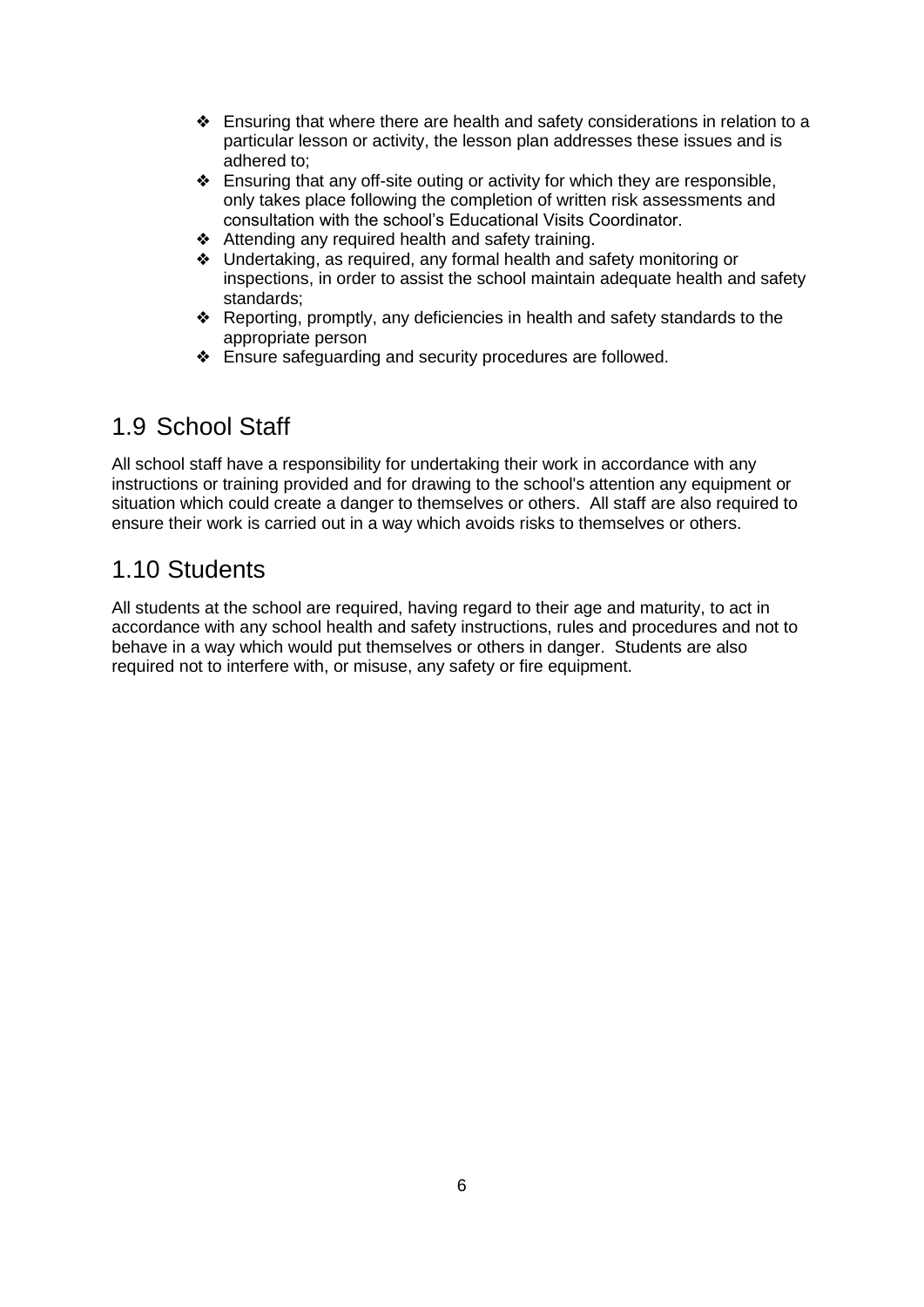# Arrangements

### 1.11 Standards and Guidance:

The school complies with all relevant legal standards; it does this by following the guidance provided by the Action HR Health & Safety Team.

Where guidance does not cover a specific issue the school adopts the practices or standards recommended in, Health & Safety Executive or Department of Education publications or the relevant British or European Standard.

### 1.12 Competent Professional Health & Safety Support and Assistance:

The school receives Health & Safety advice & assistance from the Action HR Health & Safety Team, (Occupational Health, Safety & Wellbeing Team Royal Borough Kingston in shared service with London Borough Sutton).

The school sends a representative to the regular Schools Health & Safety Meetings arranged by the Action HR Health & Safety Team.

### 1.13 Staff Consultation:

Health & safety is an agenda item at all SLT meetings; staff are also able to raise any health & safety concerns directly with the Headteacher or School Business Manager

The Health & Safety Sub-committee meets at least once a term.

At this time there is no Staff Health & Safety Committee; however, should two or more union appointed health & safety representatives request, in writing that one is set up, the Headteacher will ensure that this takes place within three months of the request.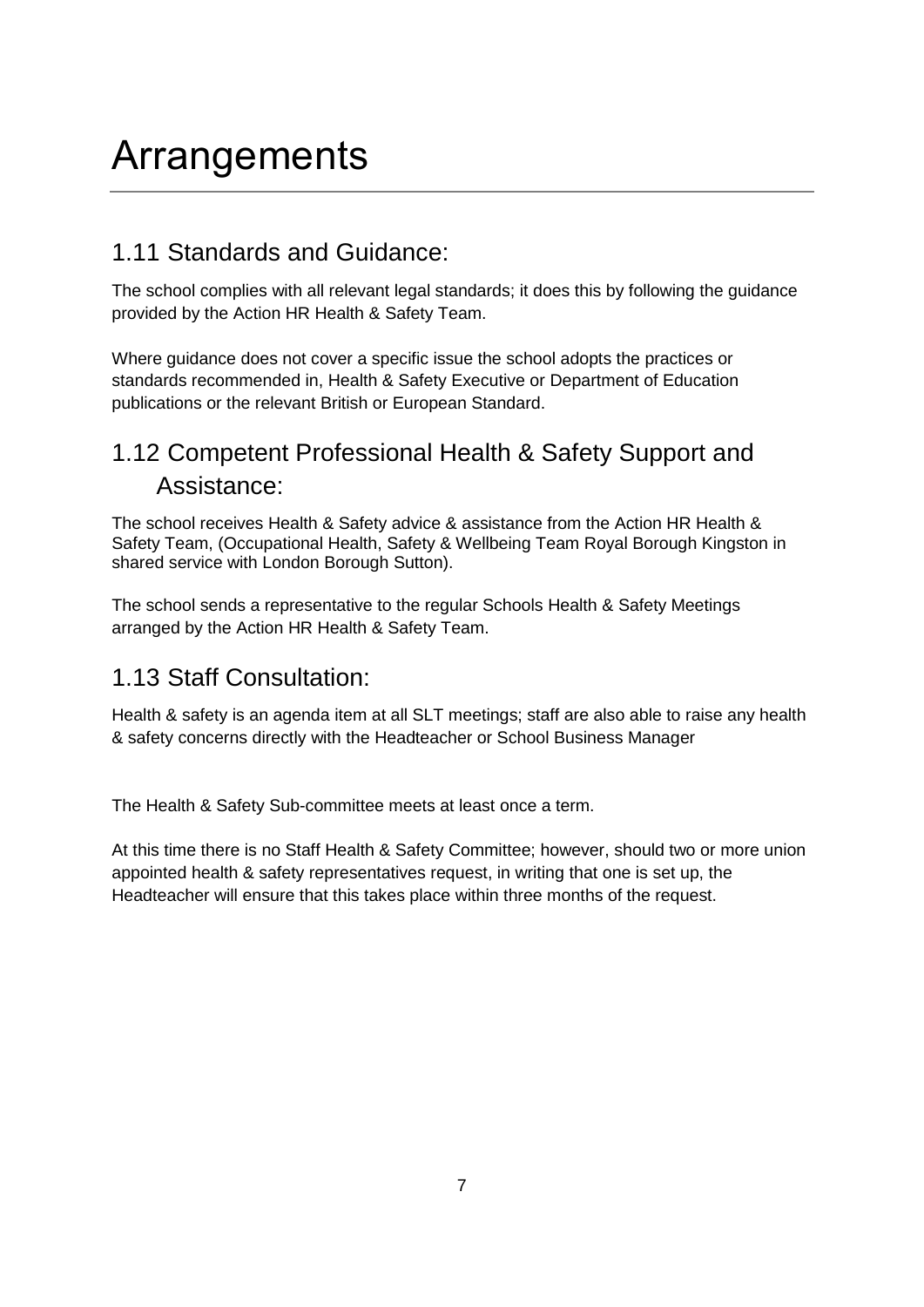### 1.14 General Health & Safety:

● **Risk Assessment** 

Risk assessments are undertaken by the appropriate person(s) and discussed with relevant staff. These are reviewed when there is a change in activity or a major incident relating to the risk assessment.

Risk assessment training is available to staff.

#### ● **Selection of Staff**

The school selects staff having regard to the level of health & safety experience and competence required for the particular role. Training will be made available where a staff's skills require improvement to reach a suitable level.

The Headteacher ensures that Disclosure & Barring Service, (DBS) checks are undertaken for all school staff, (including, as required, volunteers).

#### ● **Information, Instruction & Training**

The Headteacher ensures that all staff receive adequate health & safety Induction including, emergency arrangements and how to obtain first aid.

Staff are provided with adequate in house instruction & training in order to be able to carry out their role safely and attend specialist training, both online and classroom based.

The Headteacher ensures that staff experience and attendance to training are regularly reviewed in order that extra training can be provided when necessary.

#### ● **Management of Organisational Change**

The management committee ensures that, where organisational changes are planned within the school, the health & safety implications are considered and managed effectively.

The Headteacher keeps staff informed of organisational change through staff meetings and other school events such as inset days.

#### ● **First Aid**

The Headteacher ensures that sufficient numbers of qualified First Aiders are on duty at all times and that first aid supplies are available.

#### ● **Display Screen Equipment/ Workstation Assessment**

All staff are provided with information regarding correct workstation set up as part of Induction. Where staff are identified as a workstation "user" they are encouraged to reassess their workstation annually and/ or if they experience any pain or discomfort associated with working at a desk.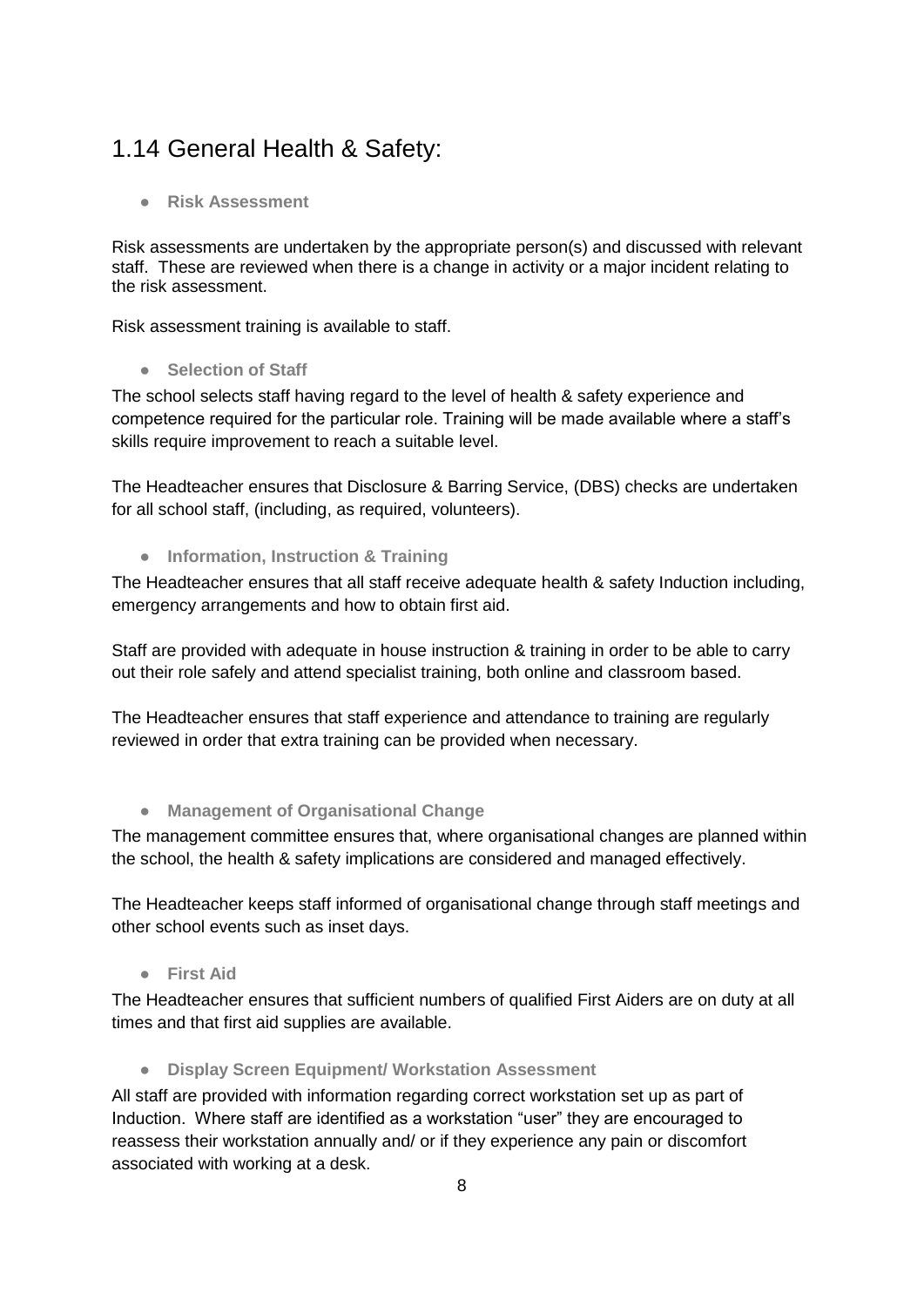● **School Trips and Educational Visits**

Malden Oaks follows the Educational Visits Guidelines provided by the Action HR Health & Safety Team. Educational Visits Coordinators have been appointed and have attended suitable training.

The school carries out a risk assessment for each trip. Where trips are planned to activity centers the school checks that there is an Adventure Activities Licence in place. Enquiries are made as to the training and competence of the center staff. Where the risk assessment identifies high risk for a trip these are discussed with the independent Educational Visits Adviser.

### 1.15 Building Management:

● **Fire Safety Management**

The school has a Fire Safety Policy in place that addresses local responsibilities and arrangements.

The Headteacher ensures there is a procedure in place for reviewing the Fire Safety Risk Assessment and ensuring that recommendations are actioned.

Arrangements are in place to ensure that inspection & maintenance of all fire safety systems & equipment takes place; as well as appropriate record keeping.

All staff take part in regular emergency drills and where they have a specific fire safety role they attend appropriate training that is refreshed at least every three years.

The school will notify the Action HR Health & Safety Team of any work involving or storage of, flammable, oxidising or explosive substances.

#### ● **Control of Substances Hazardous to Health (COSHH)**

It is the policy of Malden Oaks to ensure there are arrangements in place to both assess and manage the risks of any hazardous substances used on the premises.

Where any chemicals are in use at the school these are subject to COSHH assessment and suitable control measures identified. Where contractors are used they are required to provide copies of their COSHH assessments for review. The school maintains a COSHH register.

Any staff involved in the management of COSHH receive suitable training that is refreshed at least every three years.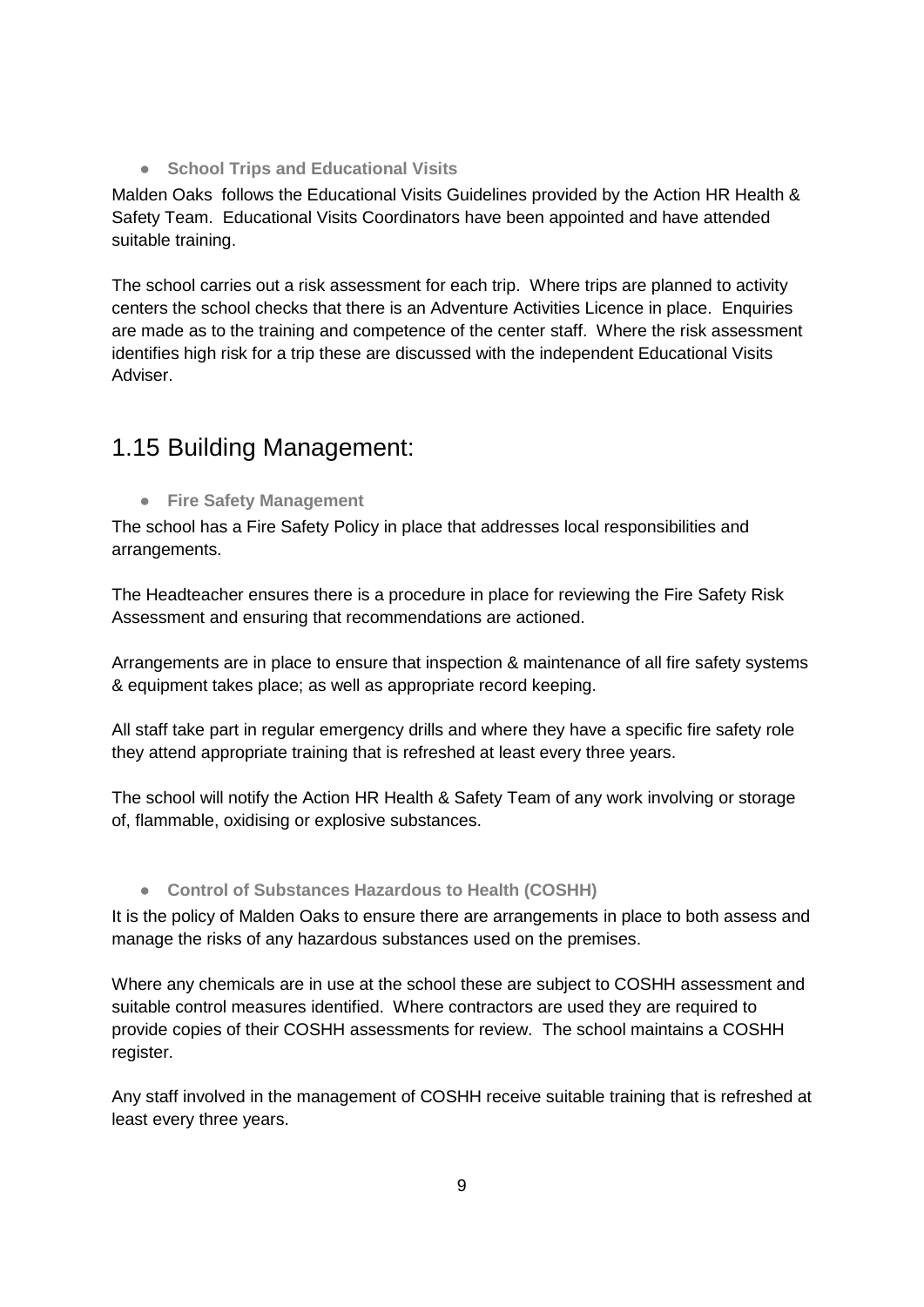#### ● **Asbestos**

The school has an Asbestos Management Plan in place that summaries how asbestos is managed across the school.

Surbiton does not have asbestos and Norman Jackson is under the arrangements for the Children Centre and their maintenance schedules.

DUKES CENTRE: The most recent Management Survey was carried out in *June 2020* . Arrangements are in place for annual, professional reinspection of any identified asbestos.

Suitable training is provided to any staff involved in the management of asbestos and this is refreshed every three years.

● **Legionella**

There is a Legionella Control Scheme in place at the school. The Duty Holder, *Laura Dandy*  has ensured that a suitable and sufficient assessment has been carried out at *Malden Oaks*  to identify and assess the risk of exposure to legionella bacteria from work activities and water systems on the premises and any precautionary measures needed.

DUKES CENTRE: The assessment was carried out by specialist water management company, Severn Trent on *13th August 2021* and is reviewed annually.

SURBITON: The risk assessment was carried out in *March 2021* and the sampling will be done in August 2021. It is reviewed annually.

The Duty Holder has appointed *Engie* as a competent person to take day to day responsibility for managing any risks identified in the assessment. In order to enable the Responsible Person to carry out their role the Duty Holder has ensured that they have attended appropriate training and received suitable instruction.

● **Plant and Equipment**

The required inspection, testing & maintenance of all plant and equipment is managed under a Facilities Contract with Engie

Inspection & maintenance arrangements include an annual gas safety inspection carried out by a Gas Safe Registered engineer and five yearly fixed electrical inspections by a specialist contractor, National Inspection Council for Electrical Installation Contracting qualified for electrical work.

Arrangements are in place to ensure the findings from inspections are reviewed and recommendations actioned.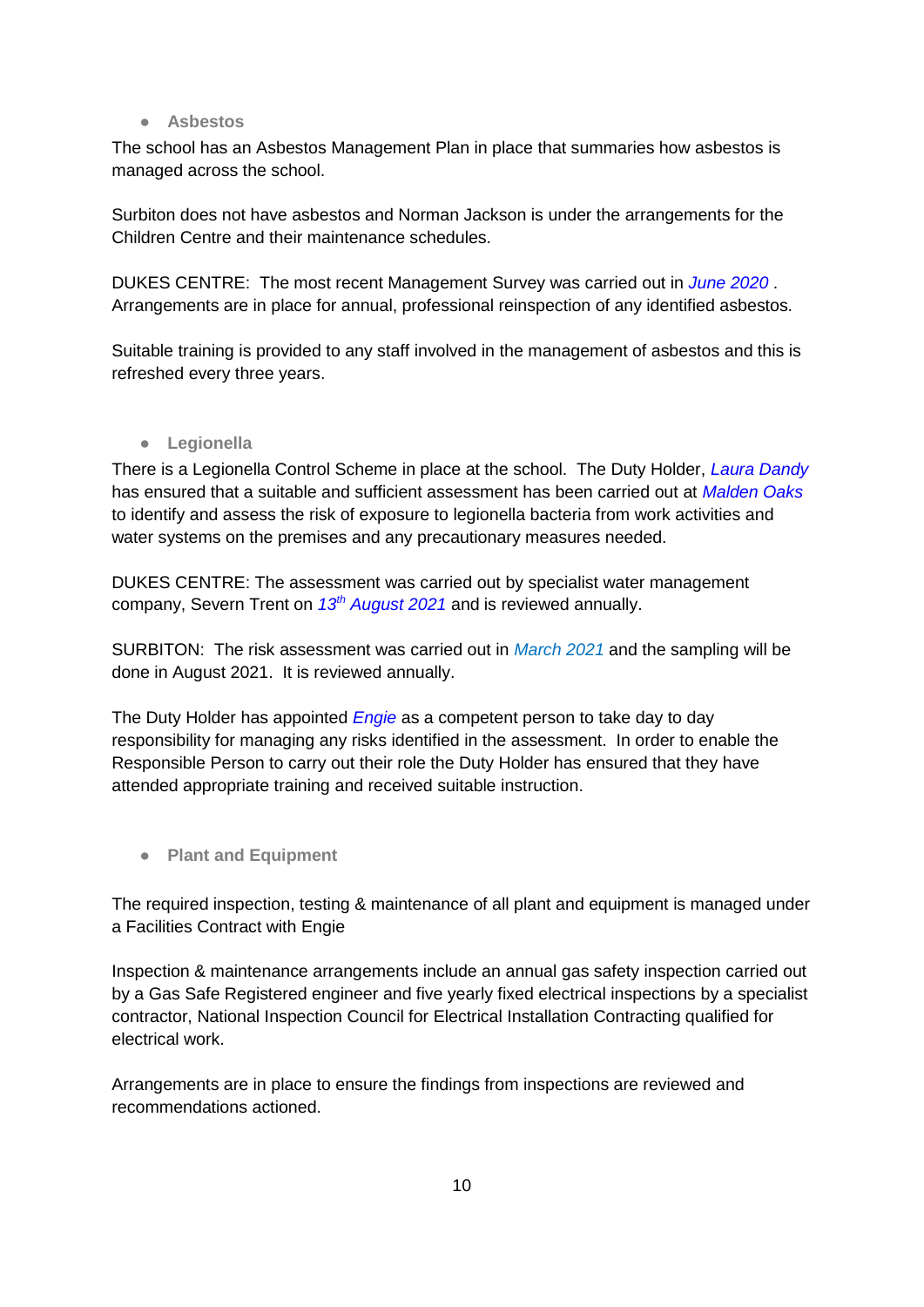#### ● **General Site Safety**

The school ensures high standards of health & safety across the site by carrying out regular in house, testing, inspection and site checks. These include equipment & systems checks, such as call point testing & water temperature monitoring as well as general site checks to ensure walkways & travel routes are clear and that fire doors are unblocked.

Arrangements are in place to deal with snow & ice on external walkways and playgrounds. It is ensured there is a supply of grit/ salt at the site during the winter months.

Relevant health & safety signs are displayed throughout the school, particularly with regard to smoking restrictions, evacuation directional signs and fire procedural signage. The legally required Health & Safety Law poster is displayed in the staff areas at all sites.

In order to prevent accidents involving pedestrians & vehicles the school has carried out a car park risk assessment and suitable control measures are in place.

#### ● **Playground and Gym Equipment**

The school follows the Playground and Gym Equipment Guidance provided by the Action HR Health & Safety Team. All new equipment purchased is obtained from an EC supplier and is CE marked. Only equipment that meets BS EN (British & European Standard) 1176 is purchased and safety surface installed beneath the equipment meets BS EN 1177.

The playground risk assessment takes the play equipment into consideration and control measures are in place to reduce the potential for accidents. All equipment receives regular in house visual checks and an annual professional inspection by a specialist contractor.

● **Work at Height**

Regular review is carried out of any work at height activities taking place at the school; where tasks are significant or undertaken on a regular basis written risk assessments are completed.

Staff are advised that they are not allowed to carry out any work at height or use any step ladders to do so.

#### ● **Manual Handling**

The school carries out a regular review of any manual handling tasks taking place; this includes handling of "static loads" and where any students require moving & lifting assistance. Where tasks are significant or undertaken on a regular basis written risk assessments are completed.

Where any member of staff is required to undertake manual handling tasks, (either static load or people moving) they are provided with appropriate training, that is refreshed at least every three years.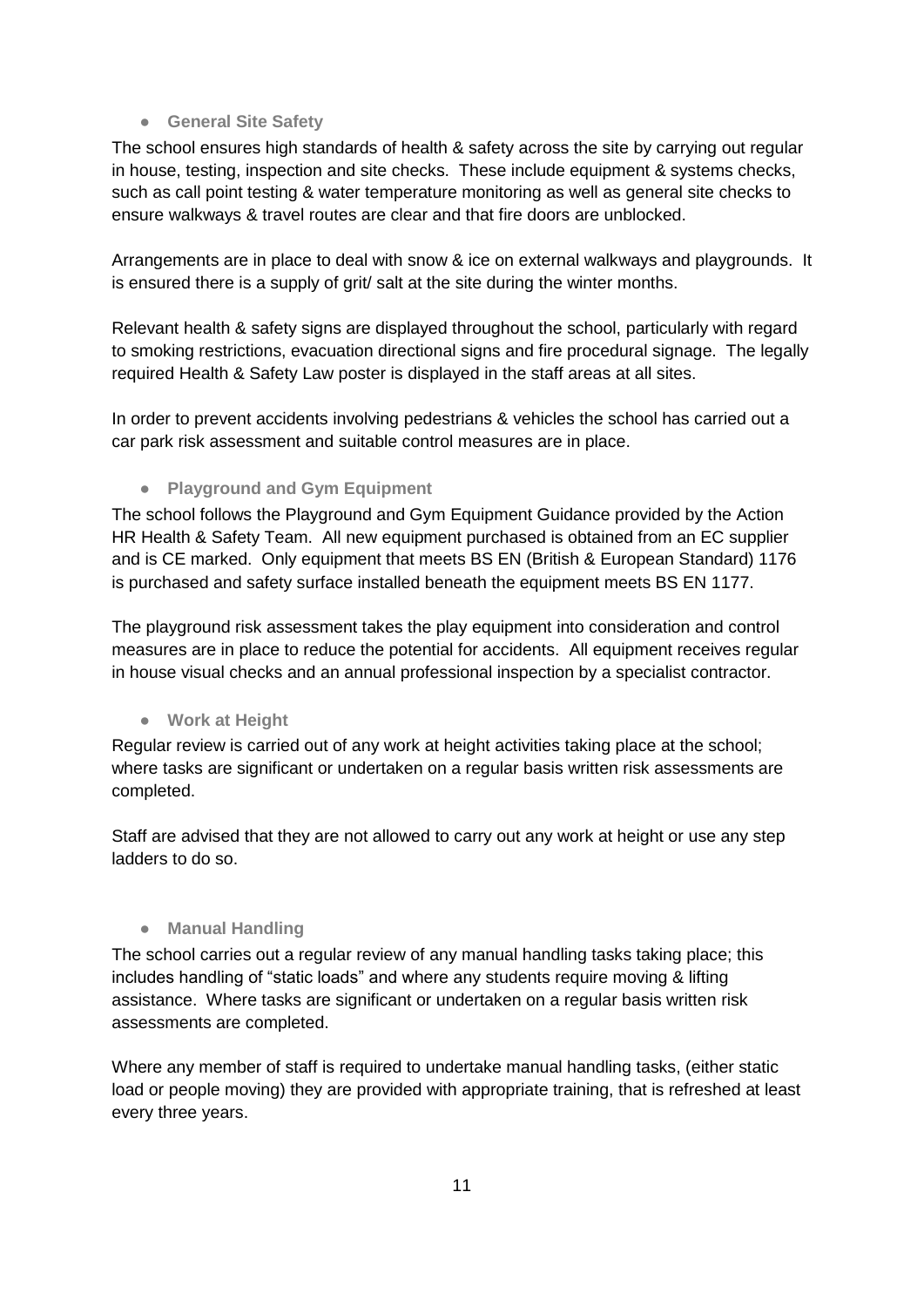### 1.16 Contractors, Agency Staff and Visitors:

● **Managing and Monitoring Contractors**

The school has a dedicated policy in place for the managing & monitoring of contractors. The school is also aware of, and makes use of the Construction Design Management Guidance and templates provided by the Action HR Health & Safety Team.

#### ● **Engagement of Agency and Supply Staff**

When agency or supply staff are employed the school ensures that it informs the agency of any special occupational qualifications required or training necessary for health & safety reasons.

The Headteacher ensures arrangements are in place for agency and supply staff to receive first day health & safety instruction, (Induction) including emergency arrangements and how to obtain first aid.

The school ensures that the agency obtains DBS checks.

#### ● **Work Experience and Young Persons**

If a work experience placement is to take place at the school, the Headteacher ensures that a risk assessment is undertaken and that these are provided to the organisation arranging the placement for their information.

The placements young age and lack of experience are taking into consideration in the risk assessment.

### 1.17 Accidents, Incidents & Violence:

### ● **Accident & Incident Reporting**

All accidents & incidents are recorded locally and an in house investigation is carried out to establish cause & prevent a recurrence. The school also makes use of the Action HR Health & Safety on line Accident Management System, (AMS) to report accidents & incidents.

The Action HR Health & Safety Team carry out incident investigations as required and report eligible incidents to the Health & Safety Executive under the Reporting of Incidents, Diseases & Dangerous Occurrences Regulation 2013